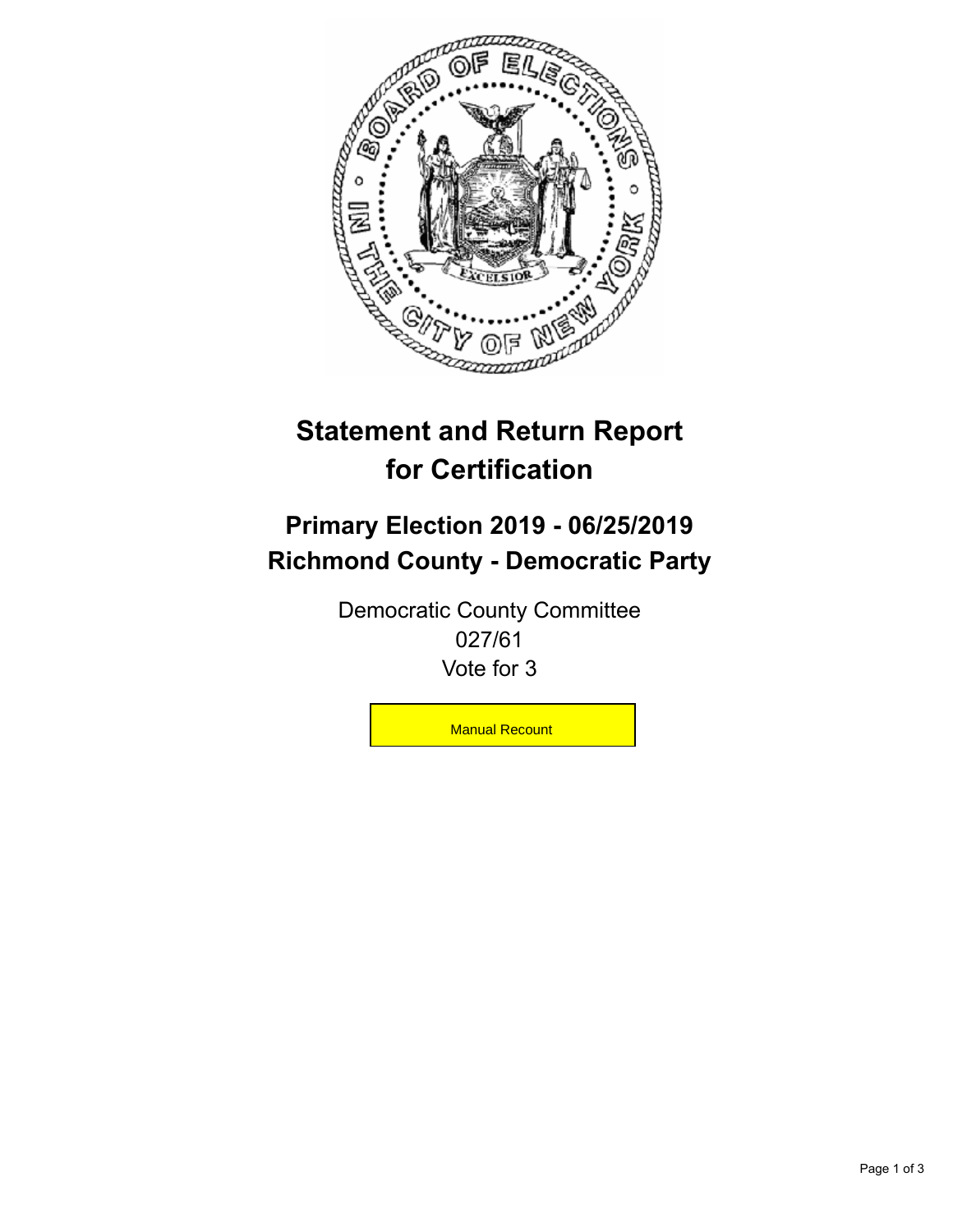

## **Assembly District 61**

| <b>PUBLIC COUNTER</b>                                    | 8  |
|----------------------------------------------------------|----|
| <b>MANUALLY COUNTED EMERGENCY</b>                        | 0  |
| ABSENTEE / MILITARY                                      |    |
| AFFIDAVIT                                                | 0  |
| <b>Total Ballots</b>                                     | 9  |
| Less - Inapplicable Federal/Special Presidential Ballots | 0  |
| <b>Total Applicable Ballots</b>                          | 9  |
| <b>YVETTE MAIMOUNA FALL</b>                              | 6  |
| MUHAMMAD Z. ALAM                                         | 2  |
| <b>MOHAMMAD YOUNUS</b>                                   | 3  |
| <b>GERALD DWAYNE SPILLER</b>                             | 4  |
| <b>Total Votes</b>                                       | 15 |
| Unrecorded                                               | 12 |